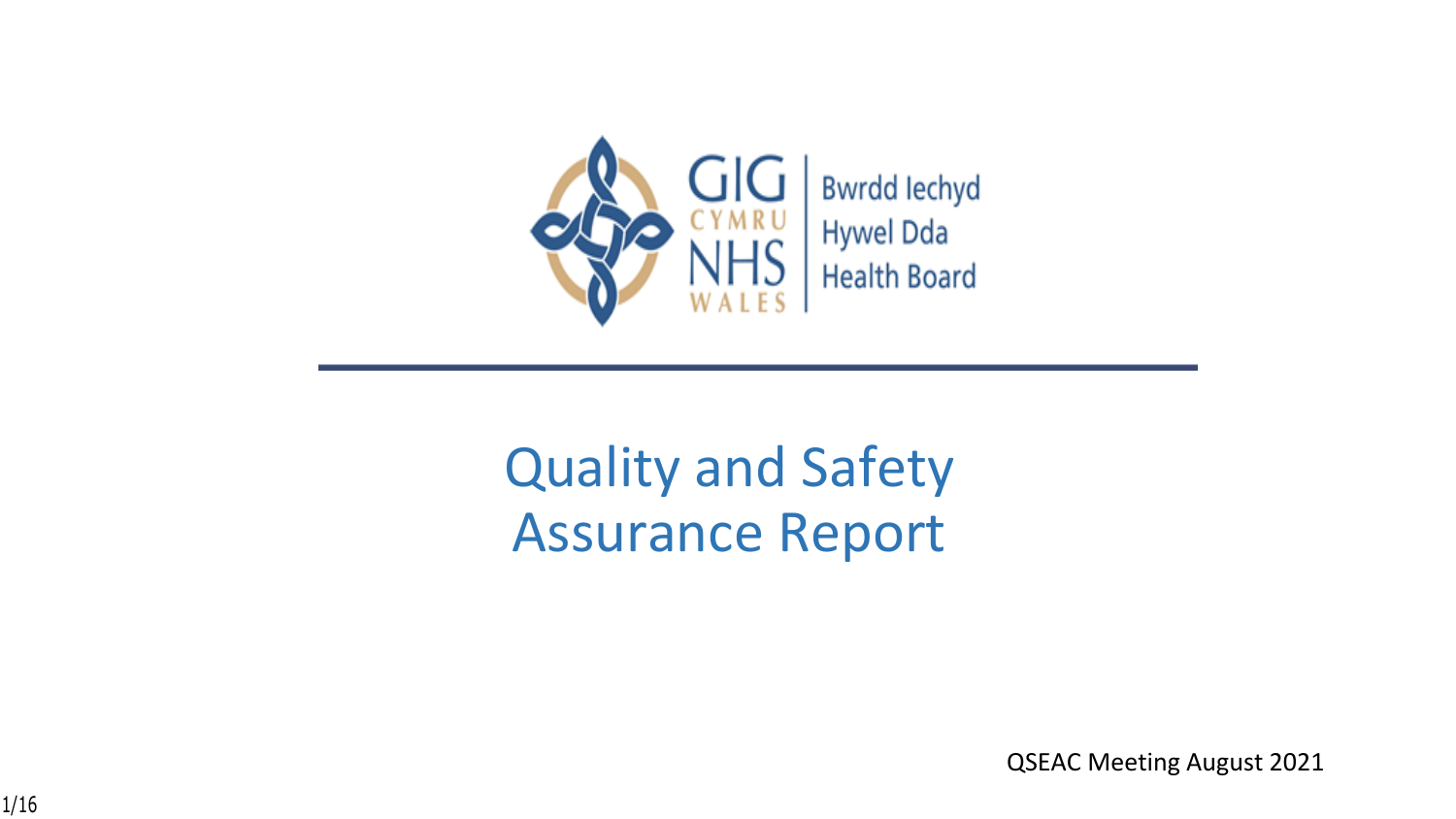# **Situation**

- The purpose of this report is to provide the Quality, Safety and Experience Committee (QSEC) with an overview of quality and safety across the Health Board.
- The Health Board uses a number of assurance processes and quality improvement strategies to ensure high quality care is delivered to patients.
- This report provides information on patient safety incidents, including externally reported patient safety incidents, quality improvement, Welsh Health Circulars and inspections by Healthcare Inspectorate Wales (HIW).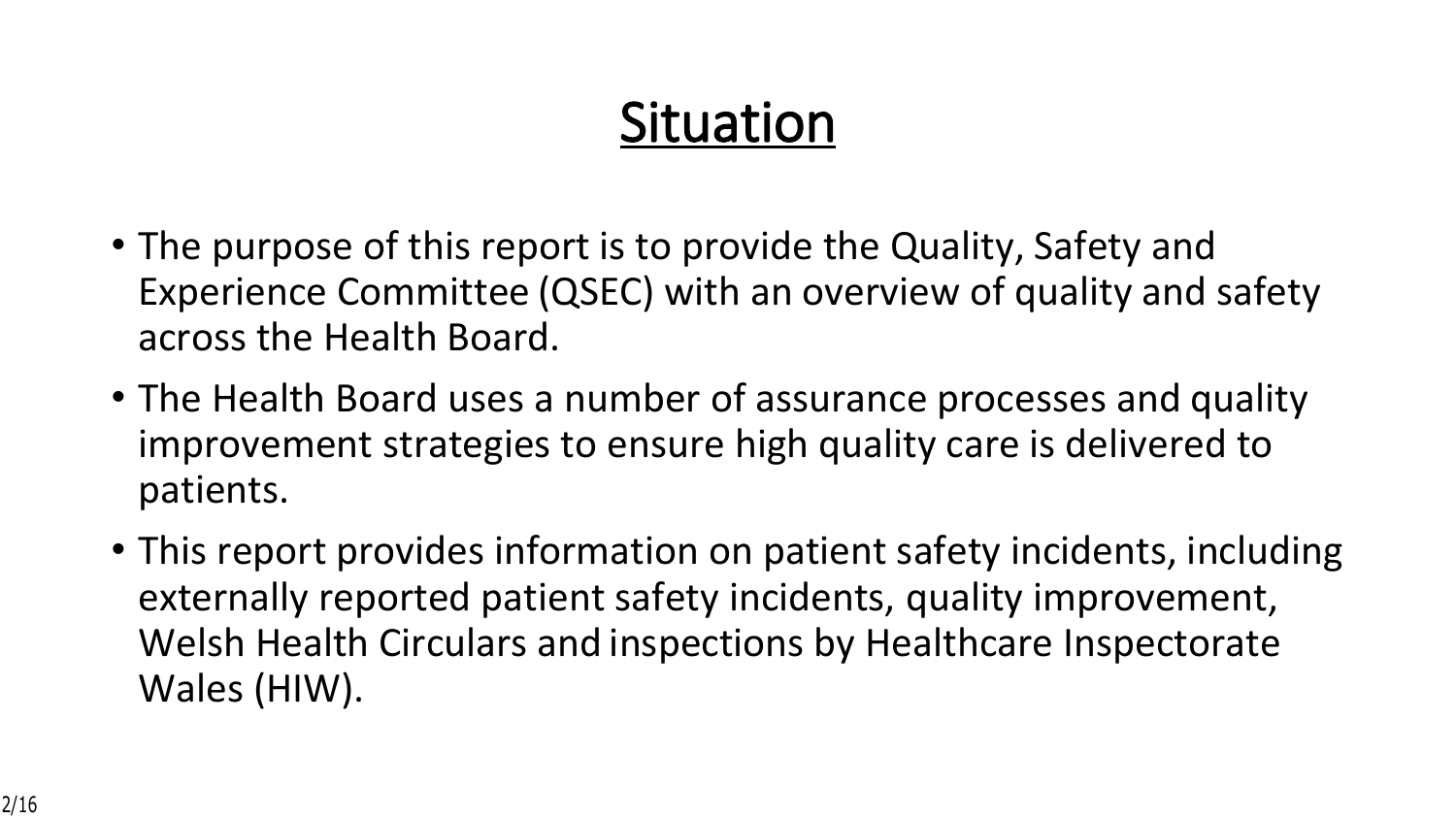## **Incident Reporting – Harm as Reported**



In May and June 2021, 2,800 incidents were reported of which 2,407 were patient safety related. These figures are consistent with previous months

Work is required to ensure reporters know the definition of each category of harm. On closure of the incident , the investigator is asked to confirm the severity of harm. Future reports will give the investigators severity score.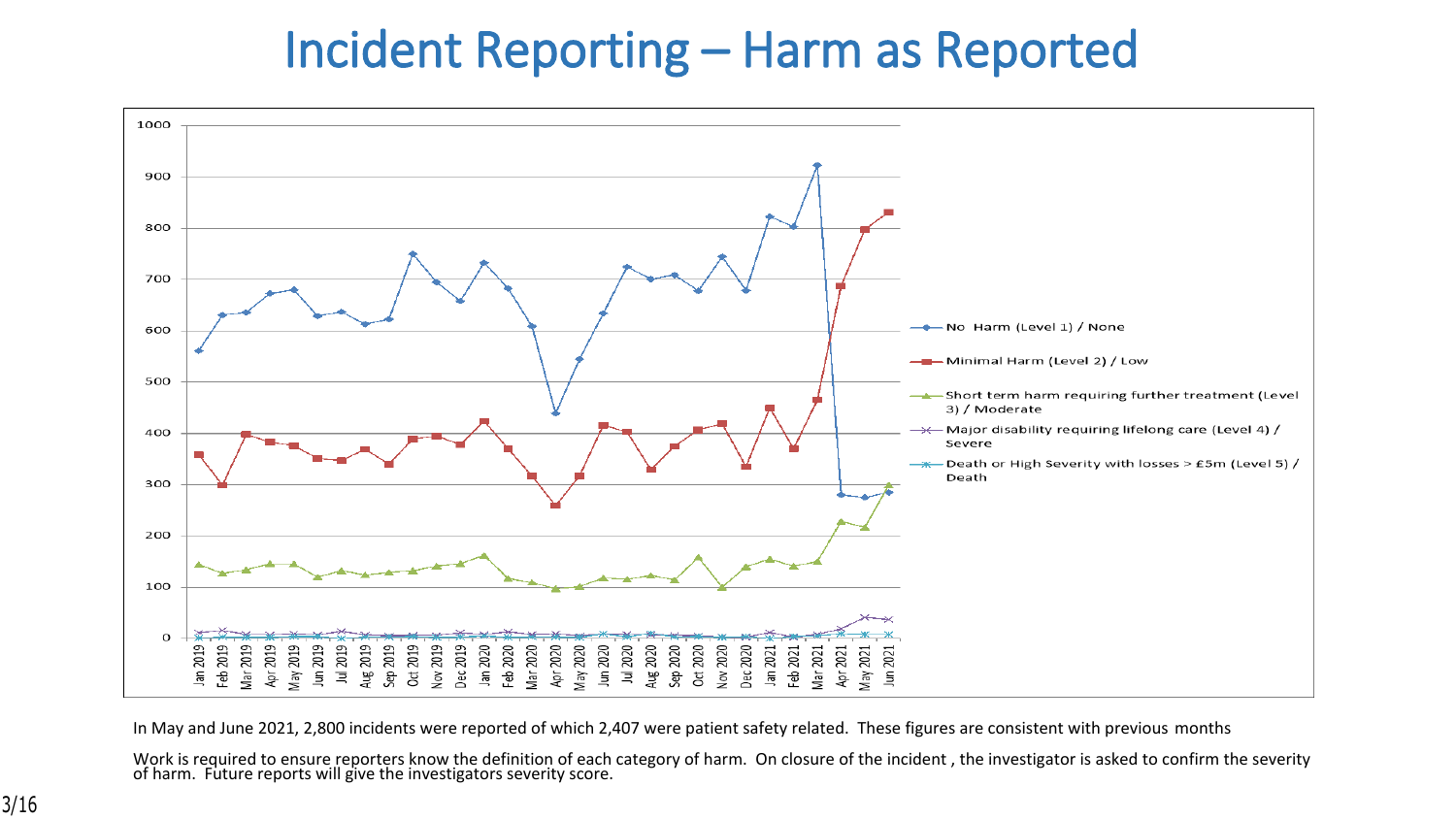# **Incident Reporting**

#### **Number of Pressure Ulcers**

Avoidable Mot Recorded MUnavoidable



Number of Inpatient Falls



#### **Number of Pressure Ulcers**



#### Number of patient medication errors



4/16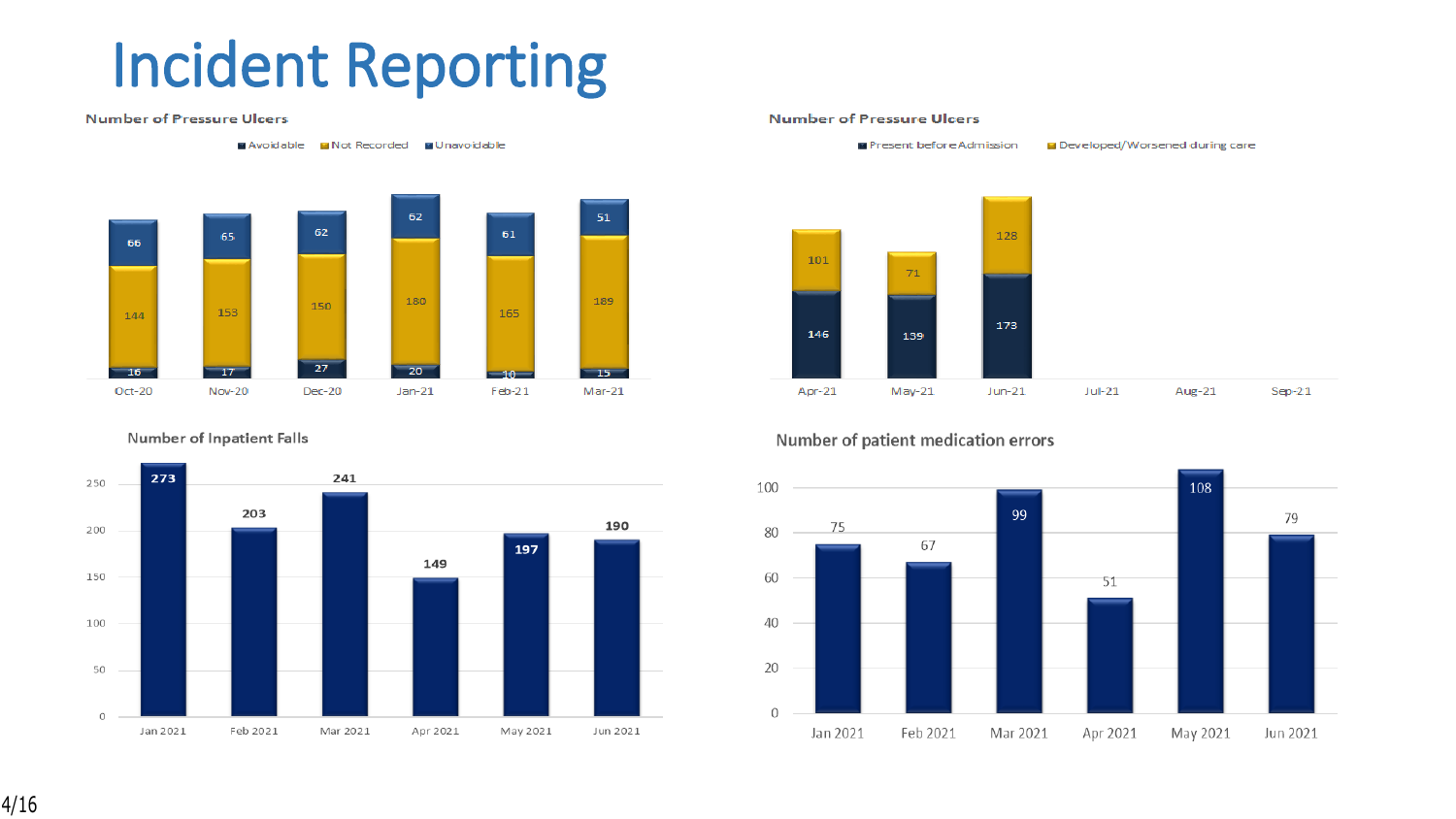## **Reportable Incidents**

|                              | Q1 2020 | Q2 2020 | Q3 2020 | Q4 2020 | Q1 2021 |
|------------------------------|---------|---------|---------|---------|---------|
| Absconded patient*           |         |         |         |         |         |
| Pressure Damage*             |         |         |         |         |         |
| Retained Foreign Object      |         |         |         | 0       | o       |
| Patient Fall (serious harm)  |         | 3       | 8       | 3       |         |
| Unexpected Death **          |         |         |         | 5       |         |
| Neonatal/Perinatal Care      | 2       | n       |         | 0       |         |
| Wrong site surgery/procedure | 2       |         |         | 0       |         |
| Under 18 Admission*          |         |         | 10      |         |         |
| Other                        |         |         |         | 2       |         |
| <b>Total</b>                 | 10      | 13      | 29      | 11      |         |

\*not reportable - temporary change in SI reporting during first wave, requirement to report re-introduced. However, reporting requirements have recently change in view of second wave pressures

Between 1st May and 30th June 2021, **2** reportable incidents were reported to the Delivery Unit; 1 is in relation to Infection Control and 1 is an unusual event which requires investigation to establish whether an incident occurred.

During the last financial year, the reporting requirements for serious incidents to the Delivery Unit changed and therefore a comparison quarter by quarter cannot be made as to whether incident numbers have increased or decreased:

- $14<sup>th</sup>$  June change in reporting requirements see below
- $\bullet$  4<sup>th</sup> January 2021 to 13<sup>th</sup> June reduced reporting due to significant pressures on the NHS
- 13<sup>th</sup> August 2020 return to full Serious Incident reporting to the Delivery Unit
- 18<sup>th</sup> March 2020 to 13<sup>th</sup> August 2020 reduced reporting due to significant pressures on the NHS

#### **Changes from 14th June 2021**

Term 'serious incident' replaced by 'patient safety incidents' reportable nationally.

A patient safety incident will be nationally reported within seven working days from the occurrence, or point of knowledge, if it is assessed or suspected an action or inaction in the course of a service user's treatment or care, in any healthcare setting, has, or is likely to have caused or contributed to their unexpected or avoidable death, or caused or contributed to severe harm.

The following specific categories of patient safety incidents must be reported:

- Suspected homicides where the alleged perpetrator has been under the care of mental health services in the past 12 months
- In-patient suicides
- Maternal deaths
- Never Events
- Incidents where the number of patients affected is significant such as those involving screening, IT, public health and population level incidents, possibly as the result of a system failure
- Unusual, unexpected or surprising incidents where the seriousness of the incident requires it to be nationally reported and the learning would be beneficial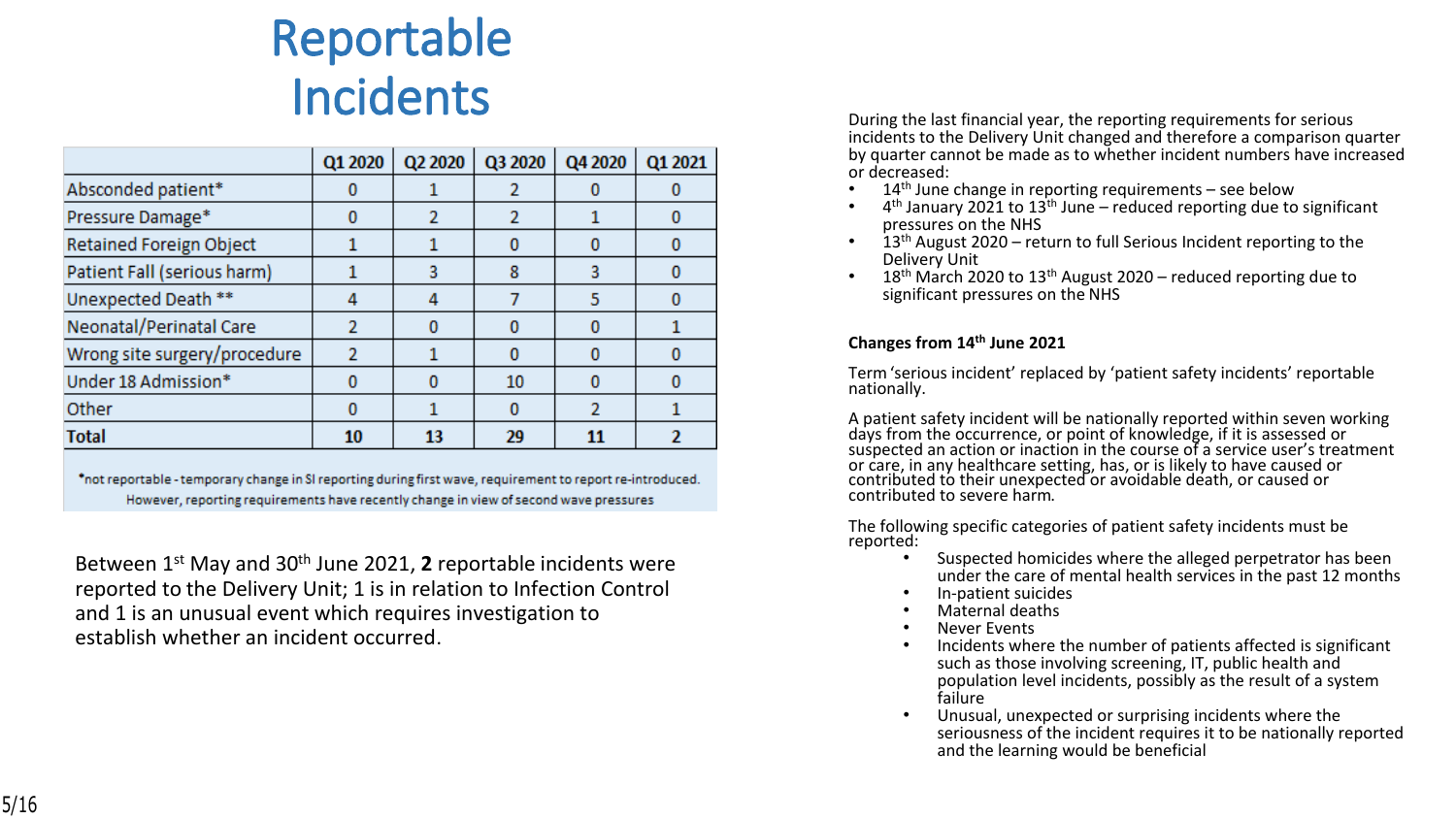# **Patient Safety Incidents: National Reporting Requirements**

- Letter received 11<sup>th</sup> May 2021 from the Deputy Chief Medical Officer regarding the phased change to national reporting requirements from **14th June 2021.**
- Term '*Serious Incident*' replaced by '*Patient Safety Incidents*' reportable nationally.
- A Patient Safety Incident will be nationally reported within seven working days from the occurrence, or point of knowledge, if it is assessed or suspected that an action or inaction in the course of a service user's treatment or care, in any healthcare setting, has, or is likely to have caused or contributed to their unexpected or avoidable death, or caused or contributed to severe harm.
- The following specific categories of patient safety incidents must be reported:
	- Suspected homicides where the alleged perpetrator has been under the care of mental health services in the past 12 months
	- In-patient suicides
	- Maternal deaths
	- Never Events
	- Incidents where the number of patients affected is significant such as those involving screening, IT, public health and population level incidents, possibly as the result of a system failure
	- Unusual, unexpected or surprising incidents where the seriousness of the incident requires it to be nationally reported and the learning would be beneficial.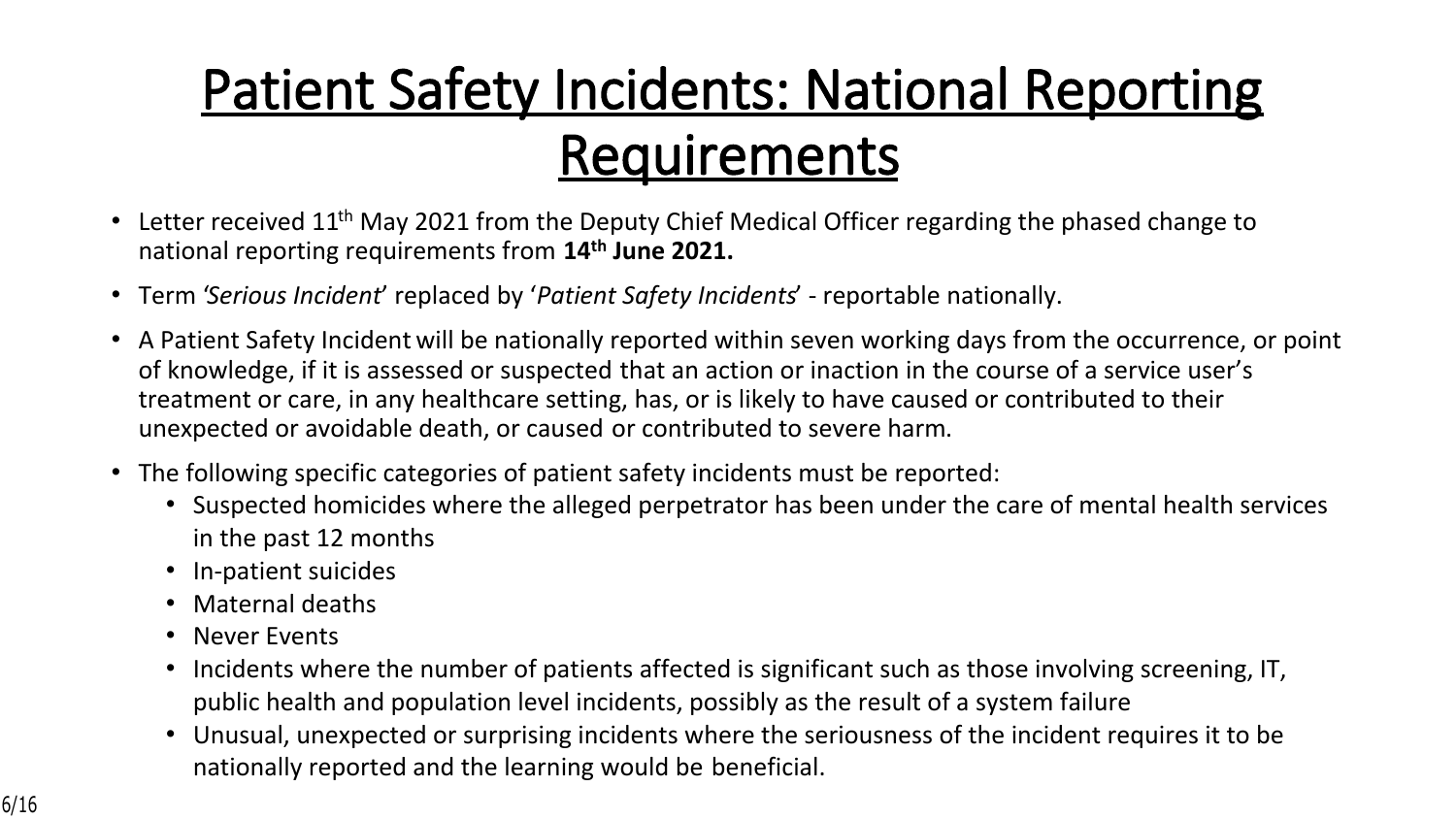## **In-Patient Falls**



The QI team have resumed improvement support in priority clinical areas with a high number of inpatient falls.

Initial focus on improvement has been in WGH with the introduction of monthly Falls Improvement Meetings.

The QI team have recently attended human factors training and workshops; during theses sessions there was a focus on appreciative enquiry techniques, which have been practiced during the Improvement Meetings.

Using an appreciative enquiry approach to falls the Improvement Meetings focus on sharing and celebrating good practice.

All Senior Nurse Managers and Ward Sisters attend where data is presented and positive case studies are discussed. The meeting uses the opportunity to test changes with feedback from all areas as to how these changes may work in their ward environments. Any barriers to improvement are also raised and discussed in this open forum. Initial feedback from the staff who attend is very positive. This work is in its infancy and progress will continue to be monitored.

Work is continuing on supporting the development of a Falls Strategy for the Health Board.

Engagement across 3 counties has been positive and a stakeholder group is being established.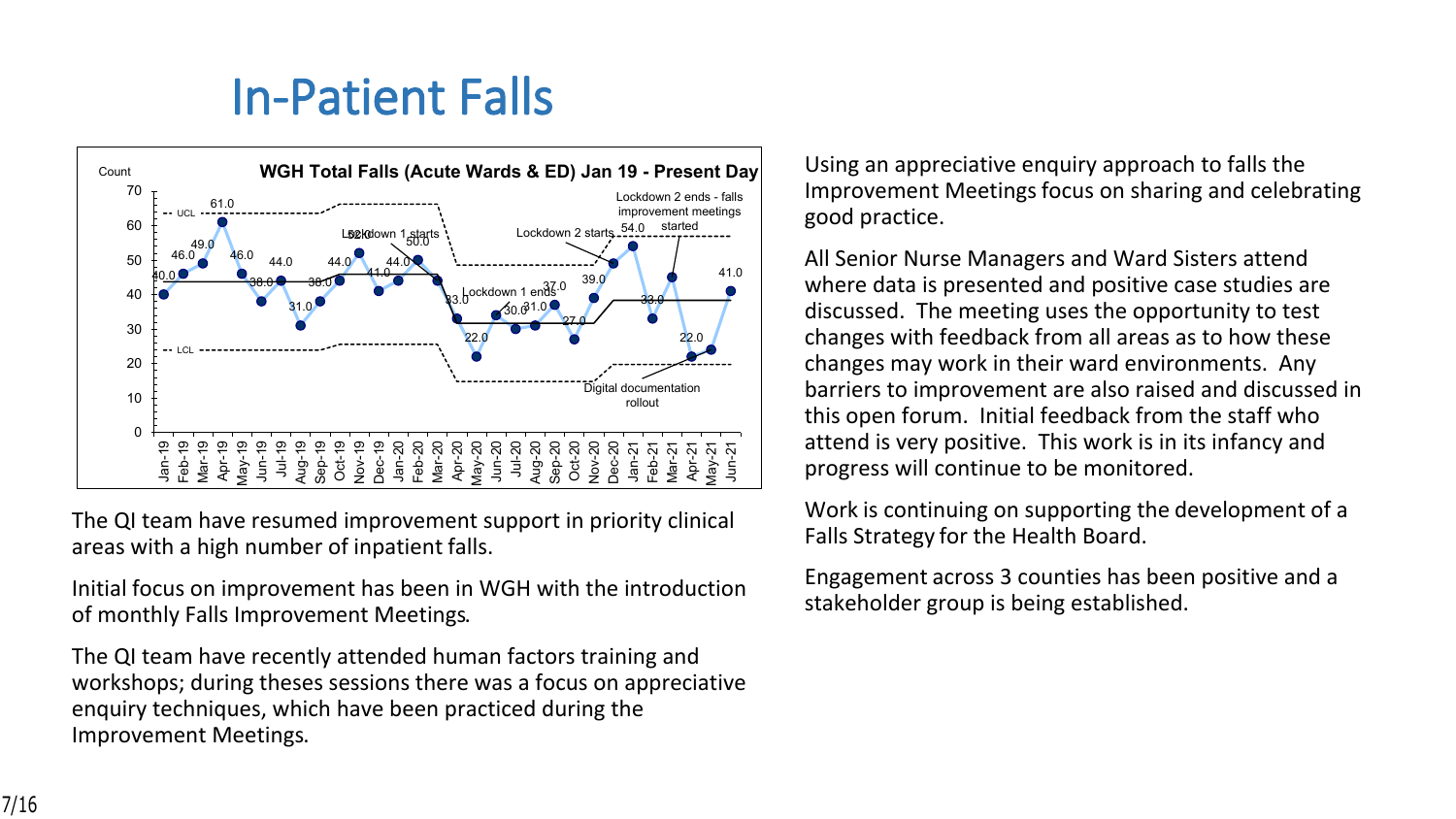# **Hospital Acquired Thrombosis**



The Quality Improvement (QI) Team have been supporting the Hospital Acquired Thrombosis (HAT) Tier 1 target since 2015.

Certain members of the team work closely with the clinicians to identify HATs, communicate lessons learnt and improve clinical practice. This has historically been done along-side their other QI work, without a dedicated resource.

In 2020 a task and finish HAT Improvement Group was established and to date the Group meeting has been responsible for the roll out of the All Wales Thromboprophylaxis policy and risk assessment, as well as other HAT related clinical issues. The team ha been working through an improvement plan supported by senior QI leads and clinicians within the organisation.

The Health Board HAT data shows a step change improvement in the number of avoidable HATs in September 2019. The QI team actively engage with the clinical teams when they have a HAT in regard to lessons learned, and some areas have changed practice as a result. One practice change includes a number of areas completing bedside handover with the medication chart; this enables nurses taking over shifts to review the previous 12 hours and to challenge any gaps/omissions.

A QI practitioner has been recruited who will focus on Thrombosis education, training, reviewing and reporting all potential HATs, whilst engaging and supporting any areas which have a HAT. Using a proactive approach it is hoped to reduce any harm to patients, whilst educating our staff.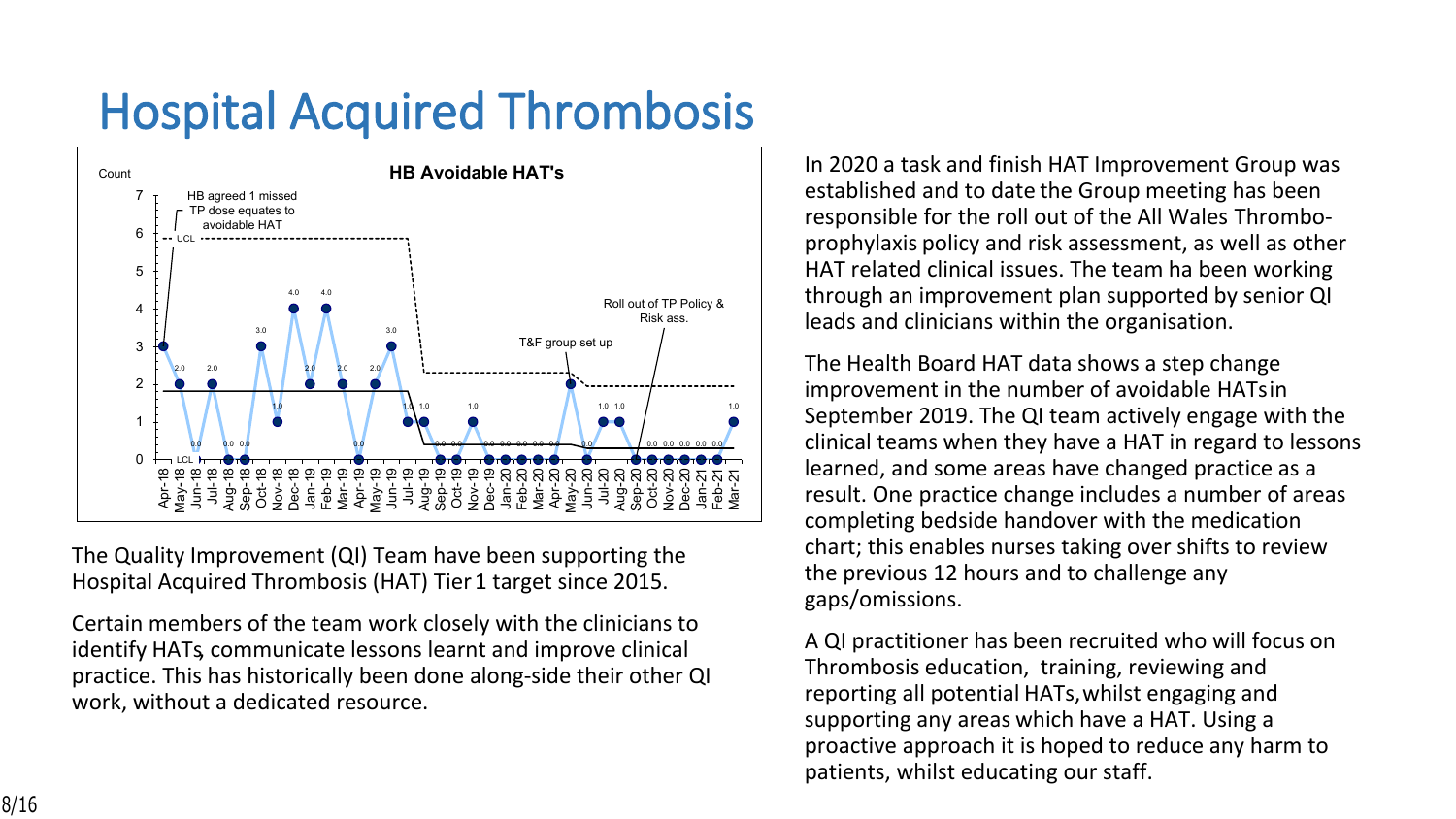| $\frac{88}{8}$<br>$.8 = 4$<br>$\geq$        |                                                                        |                                                        | 0 <sup>5</sup>                                                    | $1 \quad )$                                   | $\left  \cdot \right $ $\left  \cdot \right $ \$<br>) (                      |                                               | $\overline{0}$<br>$\mathbf{I}$                                                | 0(                                                   |                   |
|---------------------------------------------|------------------------------------------------------------------------|--------------------------------------------------------|-------------------------------------------------------------------|-----------------------------------------------|------------------------------------------------------------------------------|-----------------------------------------------|-------------------------------------------------------------------------------|------------------------------------------------------|-------------------|
| 8                                           |                                                                        |                                                        | 0 <sup>5</sup>                                                    | 9<br>$\left  \cdot \right $<br>$\pm 1$        | $\mathbf{L}$                                                                 | $<$ \$<br>$\boldsymbol{\$}$<br>$\overline{0}$ | $8 + * )$ \$<br>$\frac{1}{2}$                                                 | $\frac{1}{2}$<br>$\langle A \rangle$                 | $\overline{0}$    |
| $\mathsf{R}$                                |                                                                        |                                                        | 0 <sup>5</sup>                                                    | $\Omega$                                      |                                                                              | $\langle A \rangle$                           | $\vert$ ! )<br>$\overline{4}$                                                 | $\bar{\Pi}$<br>(9)                                   | $\overline{0}$    |
| $8 = 4$                                     | $\prec$                                                                |                                                        | 0 <sup>5</sup><br>$\left( \begin{array}{c} \end{array} \right)$ ! | $4 =$                                         | $\overline{0}$                                                               | $\langle A \rangle$                           | $\overline{4}$<br>$\left  \cdot \right $<br>$\left  \right $<br>$\mathcal{L}$ | $($ !!                                               | $\boldsymbol{\$}$ |
| $\mathcal{P}$<br>8 <sup>°</sup>             | $\mathbf{3}$                                                           |                                                        | 0 <sup>5</sup><br>$\sim$                                          | $\sqrt[6]{\frac{1}{2}}$                       |                                                                              | $\overline{ }$<br>$\rightarrow$               | $\pm$                                                                         | $\sqrt[6]{\frac{1}{2}}$<br>$\boldsymbol{\mathsf{S}}$ | $\sqrt[6]{2}$     |
| \$!<br>$< 8 = 4$                            |                                                                        |                                                        | $0 \quad$                                                         | $\mathcal{L}_{\mathcal{L}}$                   | $\mathbf{H}$<br>$\boldsymbol{\mathsf{S}}$<br>$\overline{0}$                  |                                               | $\, \, \raisebox{12pt}{$\scriptstyle\circ$}$                                  |                                                      |                   |
| $"$ 5 & $"$<br>$\rightarrow$<br>#<br>$\geq$ | $A + 1!$<br>$\boldsymbol{\Pi}$<br>$\frac{1}{2}$<br>$\mathbb{F}[\cdot]$ | $\boldsymbol{\alpha}$<br>$\pm$<br>$\frac{1}{2}$        | $0 \quad$<br>$\mathcal{A}$<br>$\boldsymbol{\mathsf{S}}$           | $\mathbf{r}$<br>$\boldsymbol{\Pi}$<br>$\pm 1$ | $\overline{A}$<br>$\frac{1}{2}$<br>$\pm$<br>(1)<br>$\boldsymbol{\mathsf{S}}$ | $\pm 1$<br>$\pm 1$<br>$\mathbf{I}$            | $\mathbf{1}$<br>$\left  \cdot \right $                                        | )!                                                   |                   |
| $\&$<br>$=$                                 | 9 B                                                                    |                                                        | $0$ \$                                                            | $\bar{z}$                                     | $\sqrt[6]{2}$                                                                | ) $8 + * ($                                   | $\&$                                                                          | $\mathbf{I}$                                         |                   |
| $\mathsf C$                                 | $+11$<br>$\pm$<br>$\mathsf D$<br>$\frac{1}{2}$<br>$\pm$                | & + $*$<br>$\mathbf{I}$<br>$\mathbf{I}$<br>$\mathsf D$ | $\mathfrak{L}$<br>$\begin{array}{c} \hline \end{array}$           | $\alpha$<br>$\sqrt{2}$<br>$\mathfrak{L}$      | $=$                                                                          |                                               | $\mathbf{I}$<br>$\&$                                                          | $\boldsymbol{\mathsf{S}}$<br>$\pmb{\mathsf{I}}$ !    | $\geq$            |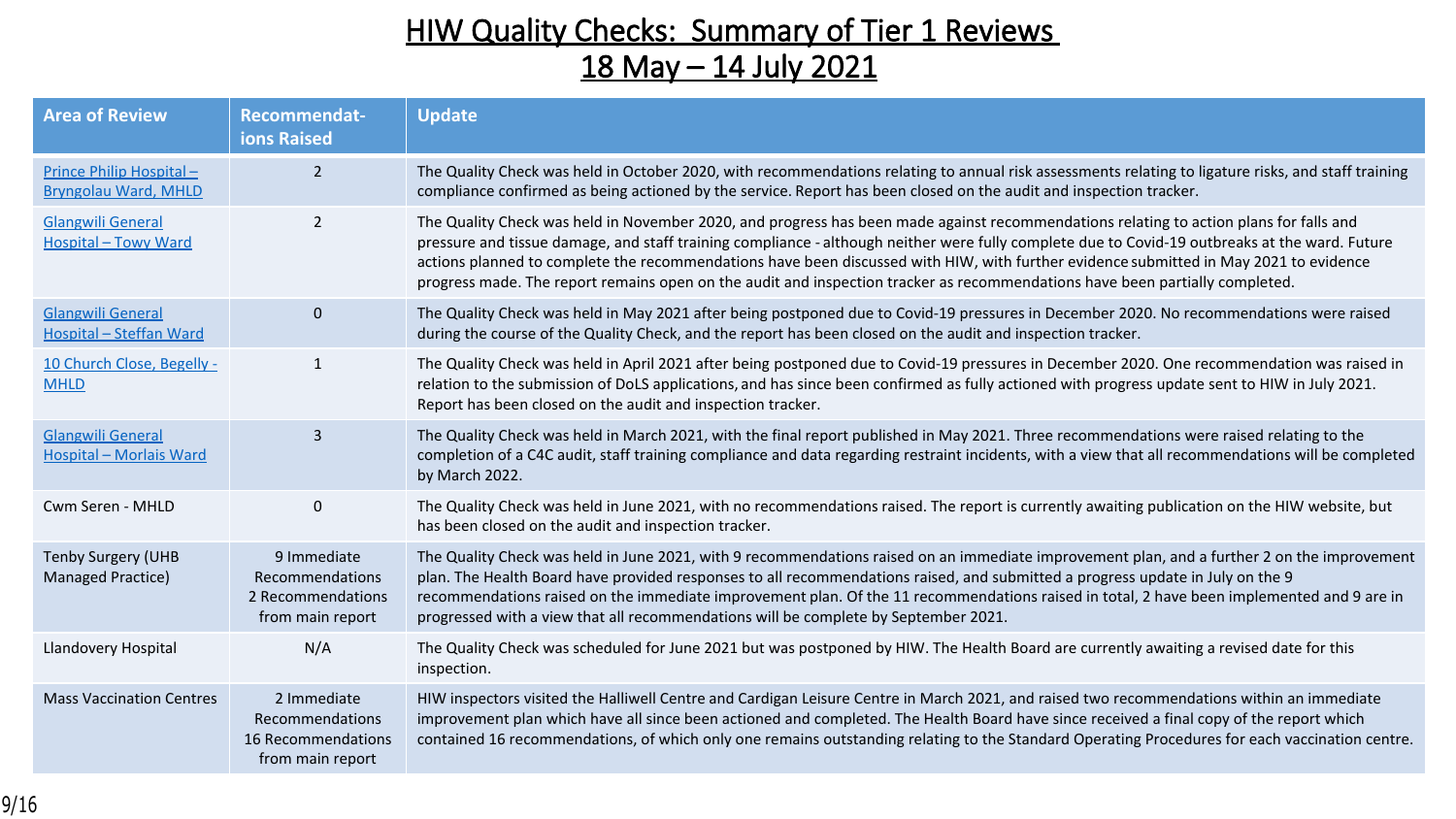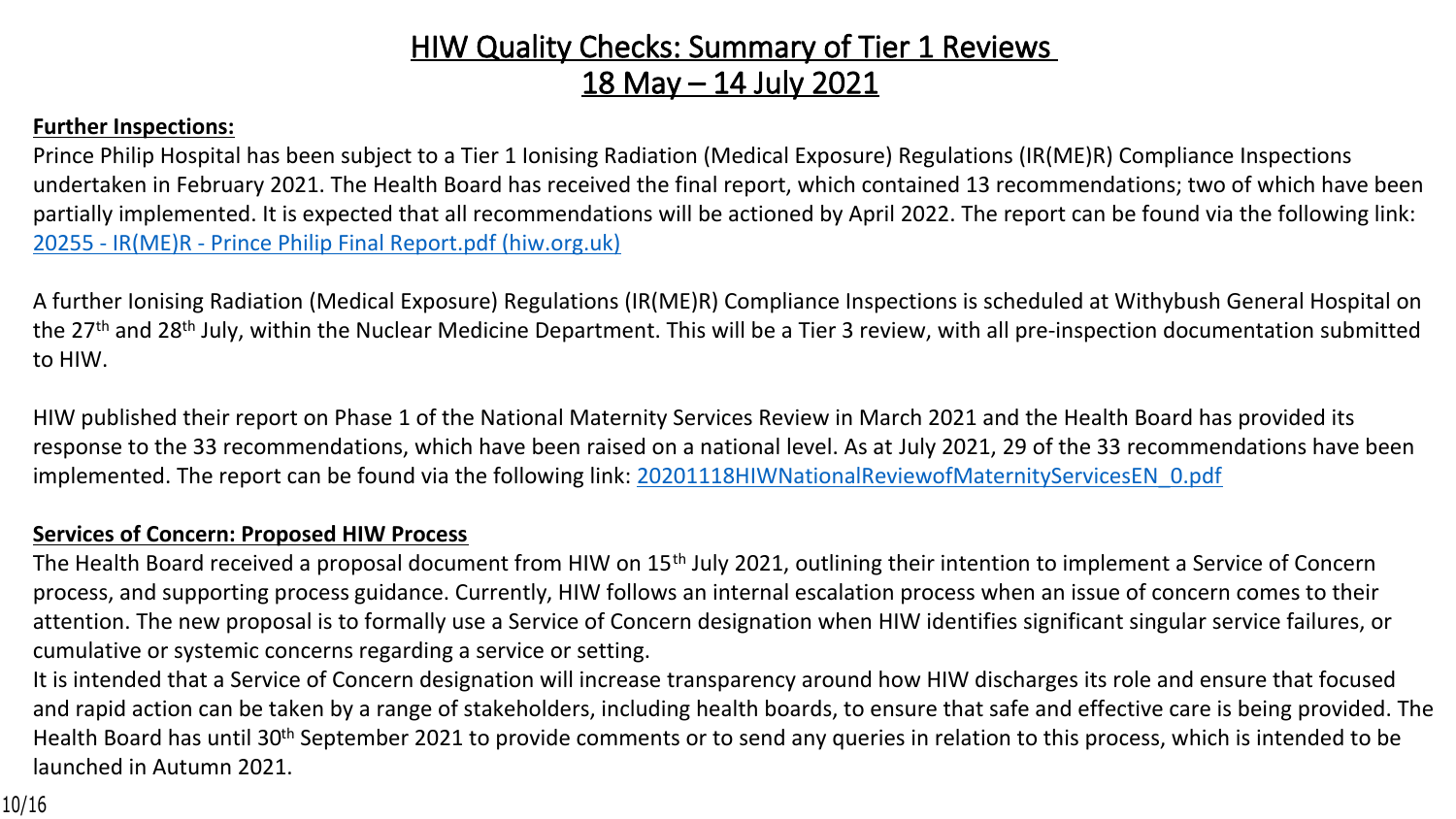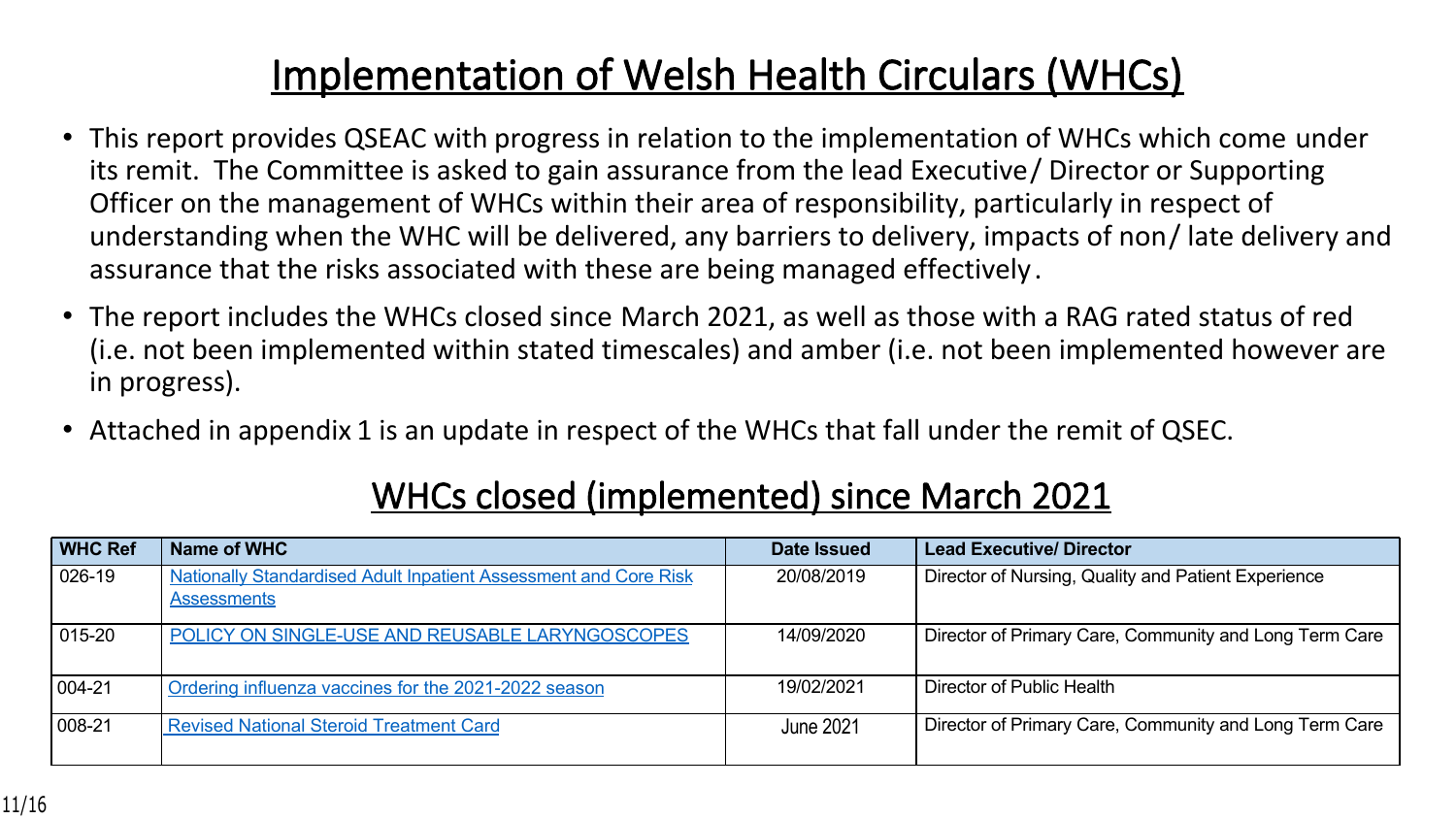| # \$ %  |                  | 8 % #       |                 |                             | $\star$                          | $+$       |                   |
|---------|------------------|-------------|-----------------|-----------------------------|----------------------------------|-----------|-------------------|
| #       |                  | $6^{\circ}$ | $+$ (5, (5, 3+) | $7 \t17$<br>$\sim$ , $\sim$ | $#$ +<br>$\star$ ((<br>$\ddotsc$ | $)+$ 8(9) | $+$ $($ $\& (2 +$ |
|         | $\updownarrow$ 0 |             |                 |                             | $\boldsymbol{\mathcal{L}}$       |           | &                 |
|         |                  | $+$ G       |                 |                             |                                  |           |                   |
| $=$ * ? |                  |             |                 |                             |                                  |           |                   |
|         | + G              |             |                 |                             |                                  |           |                   |

| # \$ % &    | $\%$<br>#                                                                             |                | $\star$                                         |                          |         |
|-------------|---------------------------------------------------------------------------------------|----------------|-------------------------------------------------|--------------------------|---------|
|             | $\alpha$<br>$8 +$<br>8 <sup>o</sup><br>$\alpha$ (<br>$(5 + )%$<br>8 <sub>1</sub>      | $7 + 7$<br>(6) | $\mathcal{N}^*$<br>$\pm$<br>$\therefore$<br>$+$ | $) + 8(9)$<br>$+$ (      | $8(2 +$ |
| $+ <$       | 2<br>$1C + 4 < A$                                                                     | $+$ >          |                                                 |                          |         |
| DB 3B<br>1. | $\star$<br>$\ddot{\phantom{0}}$<br>$\boldsymbol{\mathsf{\$}}$<br>$\overline{0}$<br>\$ |                |                                                 | $*$ &                    |         |
| α           |                                                                                       | $+ <$          |                                                 | $\frac{1}{2}$ C<br>$G =$ |         |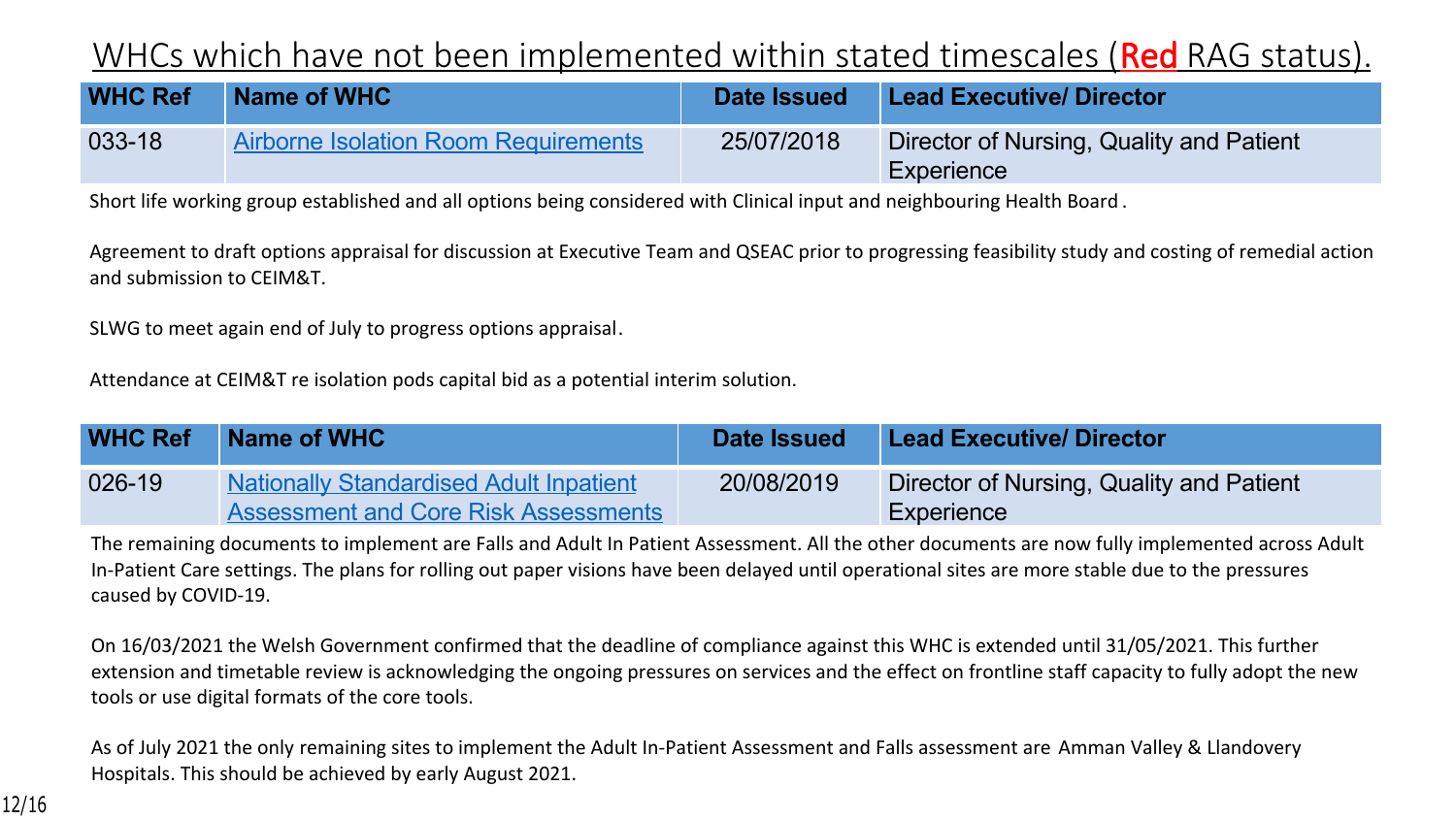| $\#$ \$ % & ' | %<br>#                                                                                                                                                                                                                     |     |                |                    |             | $\star$<br>$+$                                                                                       |
|---------------|----------------------------------------------------------------------------------------------------------------------------------------------------------------------------------------------------------------------------|-----|----------------|--------------------|-------------|------------------------------------------------------------------------------------------------------|
|               | $88)$ (*<br>$+ (5 ? + + ( )$<br>$\sqrt{8}$<br>$9 +$                                                                                                                                                                        | $+$ | $\sqrt{7}$ 7   |                    | $+$         | $*$ (<br>$+$ )                                                                                       |
| $#$ !         | $+$ , + + (? + +)(Ap( & 7. B7 )(!)<br>$\bm{\varpi}$<br>2<br>$+ +$<br>$\frac{1}{2}$<br>(2)<br>$+ * + * +$<br>$? +$                                                                                                          |     |                |                    | $+$         | $\ddot{?}$<br>$*(2)$<br>$+$ (/                                                                       |
| #             | $\frac{1}{100}$ $\frac{9}{6}$ $\left( \frac{1}{2}$<br>$\left( 8\right)$<br>$+$ $($ $*$                                                                                                                                     |     |                | 7 7<br>#           | $+$         | $*(1 ? + ) (4)$<br>$?() +$                                                                           |
| #             | $8(8 +$<br>(3)<br>$(2?)$ $(C + ,$<br>$+$ (<br>$\left( \cdot, \cdot \right)$                                                                                                                                                |     |                | 7 ! 7 #   +        | $\cdot$ ,,, | *((2 + (/ ?)(7( + (*(2 +, )<br>$+$ $( 8 (5 ) 1 , ( 1 )$                                              |
| #             | $(\text{\$}))(\dots$ , + + $(\text{\$})(A) )$ + $(6 \text{\text{*}} \dots$ + $($                                                                                                                                           |     |                |                    |             | #87 &7B #   + $*(2 + (7 + 7)$ + $(*2 + 7)$<br>$\cdot$ , , + ( & (\$ (1 , (. "                        |
|               | $+$ $+$ $($ $*$ $($ $)$ $($ ?<br>$\& +$<br>$*(?$<br>6.<br>8(<br>(8)<br>$+$                                                                                                                                                 |     |                | $?() 7 + 7)(C(+)$  |             | *((2 + (/ ?)                                                                                         |
|               | $+8$<br>$(' + ? ()$<br>$(+)$<br>$+$ $(+$ $@$<br>$S++$                                                                                                                                                                      |     | $\frac{17}{7}$ |                    | $+$         | $*(1 ? + ) (4)$<br>$?() +$                                                                           |
|               | $\left( \frac{*}{2} \right)$<br>$?$ ('%)<br>$(2)$ $)+$ $(C)$<br>$+$<br>$+$<br>$+$ $-$                                                                                                                                      |     | $\sqrt{7}$ 17  |                    | $+$         | * (2 + (/<br>$\ddot{?}$                                                                              |
|               | $(6 \times 1)$<br>(S)<br>$\&$ ) (A<br>$)$ ) +<br>(8()<br>8(<br>$+$<br>$+$                                                                                                                                                  |     |                |                    |             | <b>&amp;</b> &B( $\begin{pmatrix} 1 & + & *(2 & +1) \\ -1 & 2 & +1 \end{pmatrix}$ / 7(7) + (*(2+, 1) |
|               | $+ (5 \& . \& )$<br>5 <sup>5</sup><br>$8 +$<br>$\star$ ( $\sim$ $\sim$                                                                                                                                                     |     |                | 7 <sub>7</sub>     | $+$         | $?() +$<br>$*(1 ? + ) (4)$                                                                           |
|               | $(2 +, 1 + \frac{1}{2})$ $8(1, 1 + \frac{1}{2})$<br>@: (                                                                                                                                                                   |     |                | 7 <sub>7</sub>     | $+$         | *((2 + (/ ?                                                                                          |
| #             | $8 +$<br>$\mathbb{S}$ )<br>(2)                                                                                                                                                                                             |     |                | 7 <sub>7</sub>     | $+$         | $(* (2 +, 4)$<br>(1)<br>$8( . , , + ( & 8($                                                          |
| $($ !         | $?(.? + 8(@))(2$ , $ C(1?  )'$ %<br>(1 ? (1)<br>$($ ; + + $($ * $($ ? + & $($<br>$?$ ) +                                                                                                                                   |     |                | $7 (= 72)$ ( ( ( ( | $+$         | $(* (2 + ()$<br>$\ddot{?}$                                                                           |
|               | $\gamma$<br>$+$ ( ? (<br>$($ :<br>$\left( \right)$<br>$+$ (                                                                                                                                                                |     | 7 7            |                    | $+$         | $\ddot{?}$<br>$(* (2 + ()$                                                                           |
|               | $? ($ $($ + $($ D +<br>2 <sup>0</sup><br>& (<br>6.<br>$+$<br>$\frac{1}{2}$ ( $\frac{1}{2}$ ( $\frac{1}{2}$ ( $\frac{1}{2}$ + $\frac{1}{2}$ ( $\frac{1}{2}$ + $\frac{1}{2}$ ( $\frac{1}{2}$ + $\frac{1}{2}$ ( $\frac{1}{2}$ |     |                | $(877) + 6$        |             | $(*$ $(+)$ +                                                                                         |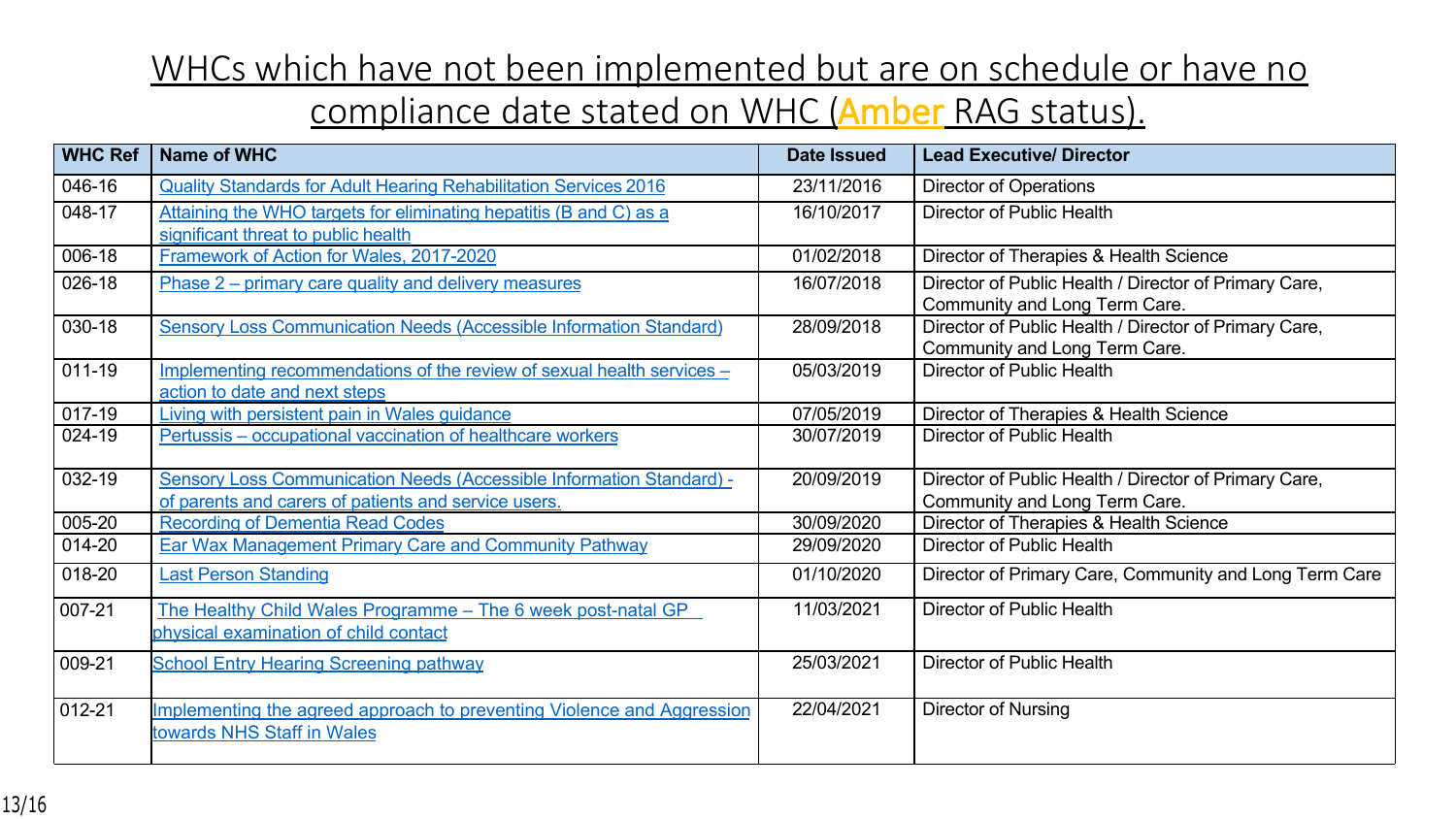### **Risks and Mitigation**

### • **Patient Safety Incidents**

- Scrutiny of all incidents reported undertaken by the Quality Assurance Information System Team on a daily basis. Report of themes and trends in reporting provided to Head of Quality and Governance, Assistant Director of Nursing and Associate Medical Director.
- Improvement and Learning Action Plans are developed and implemented within Directorates in response to the findings of the investigations.
- The learning from serious incidents is shared with the Listening and Learning Sub-Committee.

### • **External Inspections and Peer Review**

- All correspondence received by third parties in relation to their activity is logged on receipt by the Assurance and Risk team.
- Process in place for co-ordinating and quality checking responses to HIW requests by the required deadlines.
- Recommendations from HIW immediate assurance plans and final reports are logged on the central tracker and progress is requested from services by the Assurance and Risk team on a bi-monthly basis.
- Central tracker reported to every Audit and Risk Assurance Committee (ARAC) meeting.
- HIW activity will form part of the new quality governance arrangements within Directorates going forward.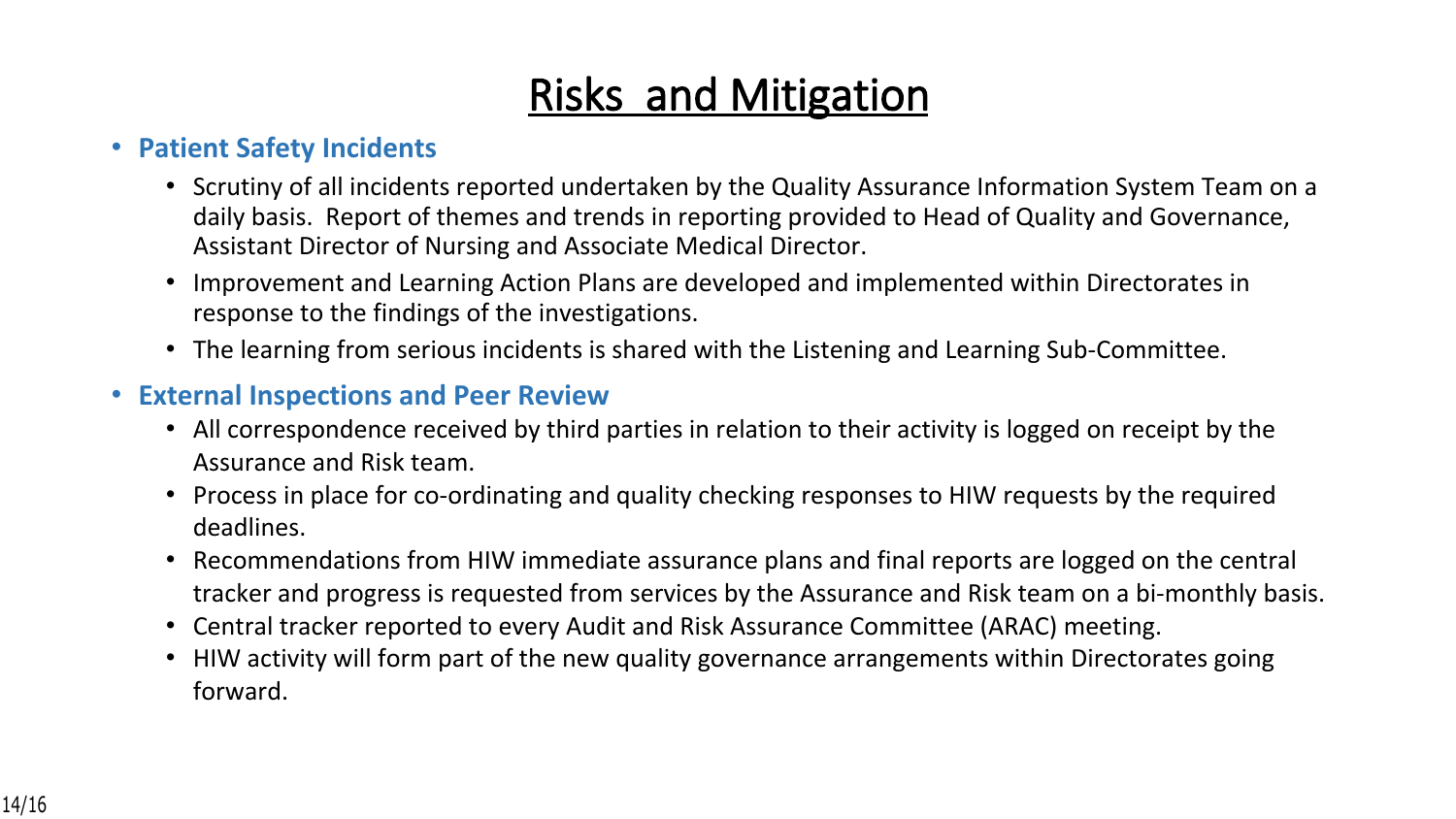## **Nurse Staffing Levels (Wales) Act 2016 (NSLWA)**

### • **Update**

- The latest biannual cycle of Nurse Staffing Level (NSL) reviews within the 32 wards where Sections 25B and C of the NSLWA pertains was completed in the spring of 2021.
- This cycle took place within a context of many Section 25B/C wards being affected by (potentially temporary) changes to their bed numbers/ patient pathways/ clinical specialities as a result of the COVID-19 pandemic.
- QSEC can be assured that all Section 25B/C wards are working to the revised NSLs, in line with the requirements of the NSLWA. However, the financial impact assessment of the Spring 2021 NSL review is a challenging one to make and still a work in progress, given the changes/ staff movements made within many wards over 2020/21 and Q1 of 2021/22.
- Work is currently being undertaken, led by the Senior Finance Business Partners for each acute site, to 'reset' the funded Whole Time Equivalent (WTE) establishments for the Section 25B/C wards. Once completed, it is anticipated that this will enable an accurate impact assessment (financial and workforce) of the spring 2021 NSL review to be undertaken; the HDUHB 2021/22 'NSL reserves' budget to be appropriately allocated; and, if required, any remaining financial deficits to be appropriately considered.

#### • **Risks and Mitigations**

- An accurate assessment of the financial and workforce impact of the Spring 2021 NSL review for 32 acute medical and surgical wards - usually completed in April/ May - has been delayed due to the challenges of confirming the underpinning WTE funded establishment 'baseline' to assess against. This is resulting in delays in 'right sizing' the WTE workforce for ward teams which may be having a subsequent impact on care quality.
- To mitigate the risk, the revised NSLs are being used as the staffing template and are, wherever possible, being achieved through use of temporary staff. These temporary staff are being 'block-booked' if availability allows in order to provide the greatest level of stability to ward teams.